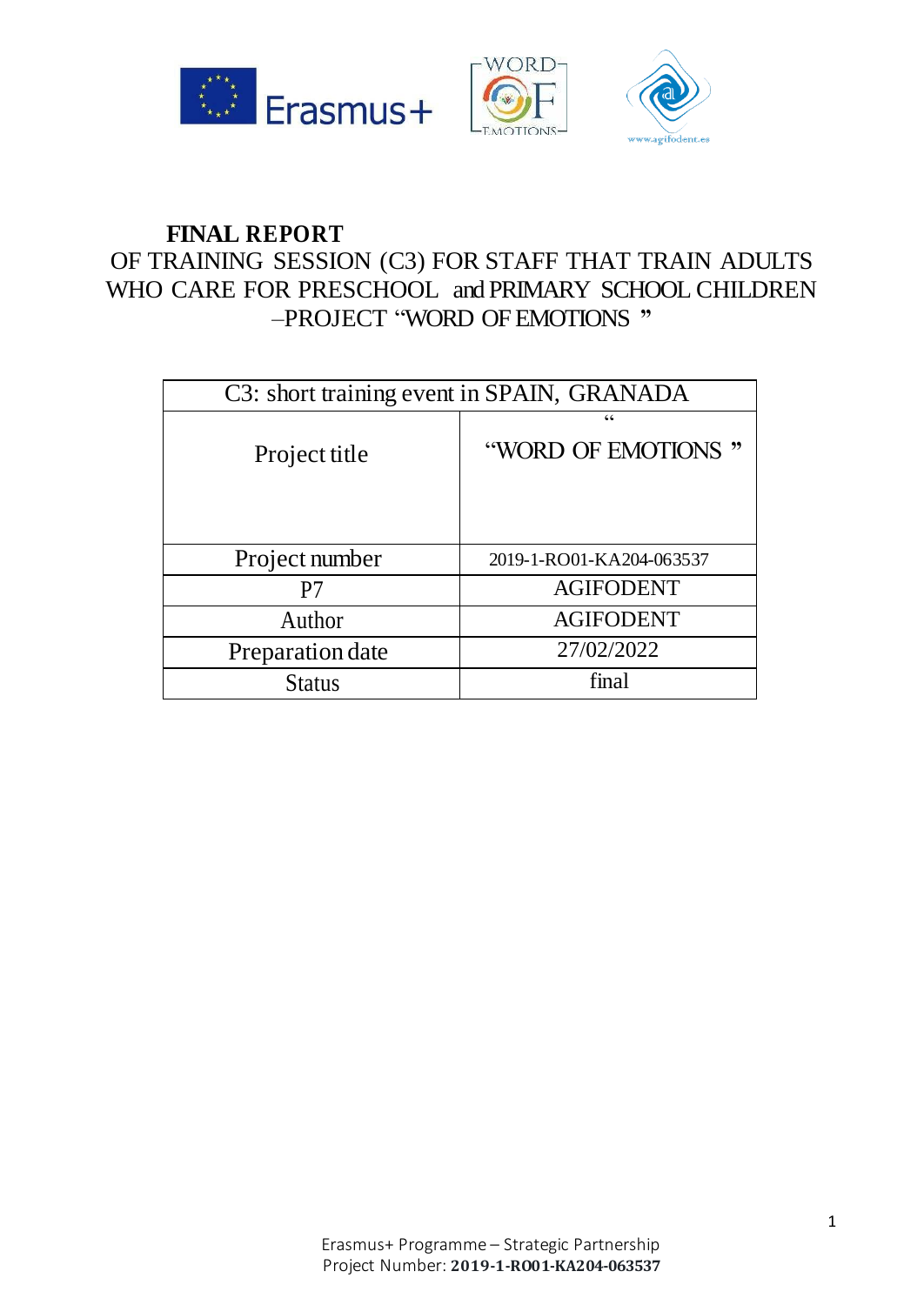





Table of contents:

- 1. Introduction
- 2. Information About The Entity In Charge Of The Training Activities
- 3. Structure Of The Training Activities
- 4. Information About The Training Activities Developed
- 4.1 Venue And Dates Of The Training Sessions
- 4.2 Contents of the training
- 4.3 Development Of The Training Session
- 5. Satisfaction About The Training Sessions and evaluation of participants

6.Conclusions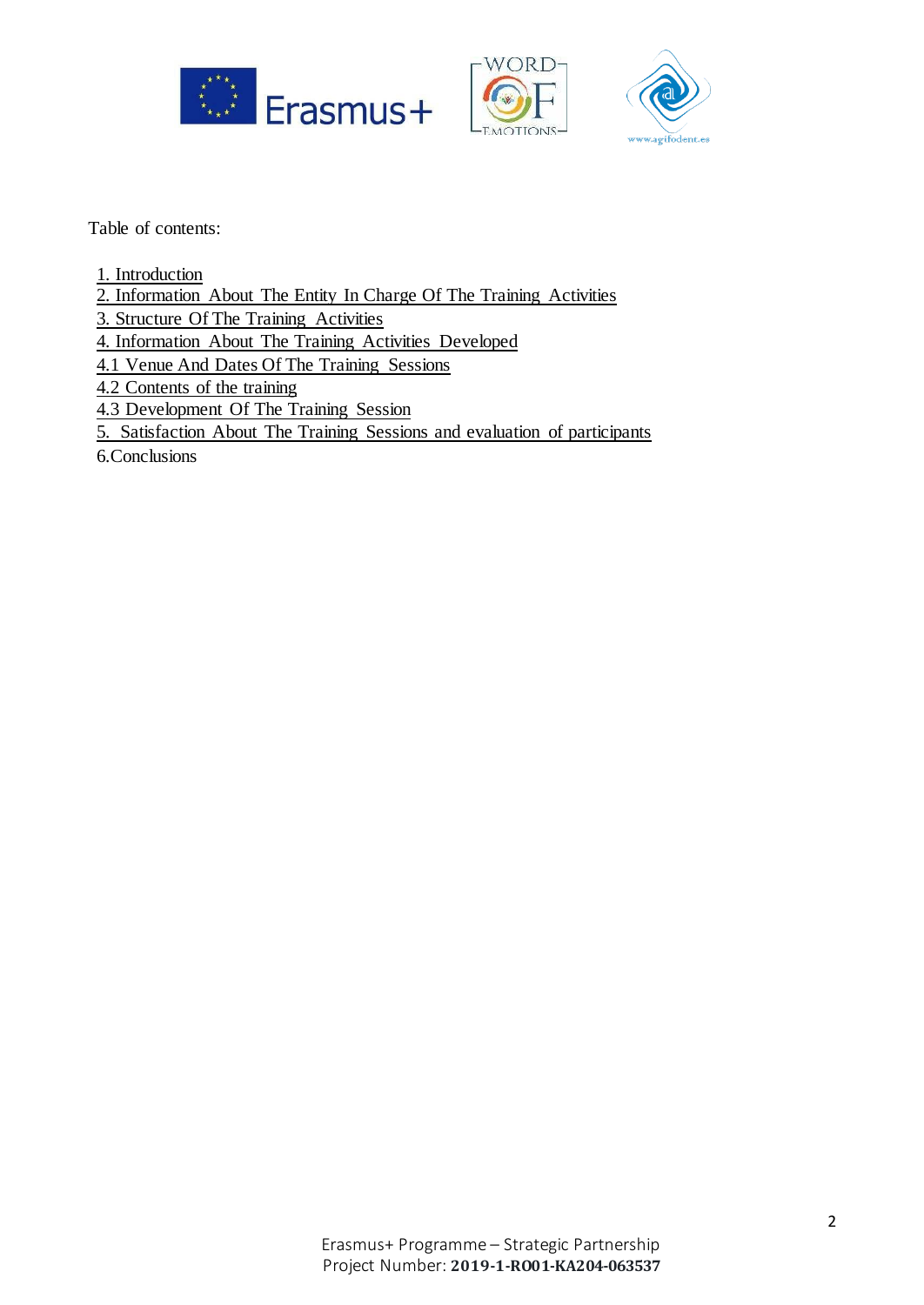





# **1. Introduction**

This document is a summary of training session for staff in Spain as a one of the part of implementation project under Erasmus + Programme Action KA2 adult education strategic partnership, project title: "WORD OF EMOTIONS", project number: 2019-1-RO01-KA204-063537.

### **2. Information About The Entity In Charge Of The Training Activities**

AGIFODENT is a centre for vocational training and adult education and deals with

• foreign language training

.

- career guidance and work-orientation
- training courses for lifelong learning and training on the job (especially in the ICTs)
- research activity in the field of education and vocational training

AGIFODENT works within Lifelong Learning Program and Erasmus+ Programme as sending organization, hosting and intermediary organization and organizes traineeships, vocational work placements and apprenticeships for students, graduates and NEETs within projects of transnational mobilities; AGIFODENT works to foster the transition from education to labor market and the development of human and social capital.

AGIFODENT also develops training courses, teaching assignments and job-shadowing for educational staff, such as educators, teachers, caring for children, trainers, guidance counselors, mentors, tutors of education.

AGIFODENT works closely with the public schools, cultural organizations, NGOs and other stakeholders of education and economic reality of the area by providing training services and language certification, consulting services for researching European and regional funds for training, services for the realization of educational events and europlanning; Agifodent has business and professional relationships with schools, vocational training centres and companies working in agriculture and food, automotive industry, construction, tourism and hospitality, care services and wellness.

In the last years AGIFODENT developed many projects of transnational mobility and strategic partnerships so it is an experienced organization active in the field of school and adult education. entrepreneurship education, social business, vocational education and training,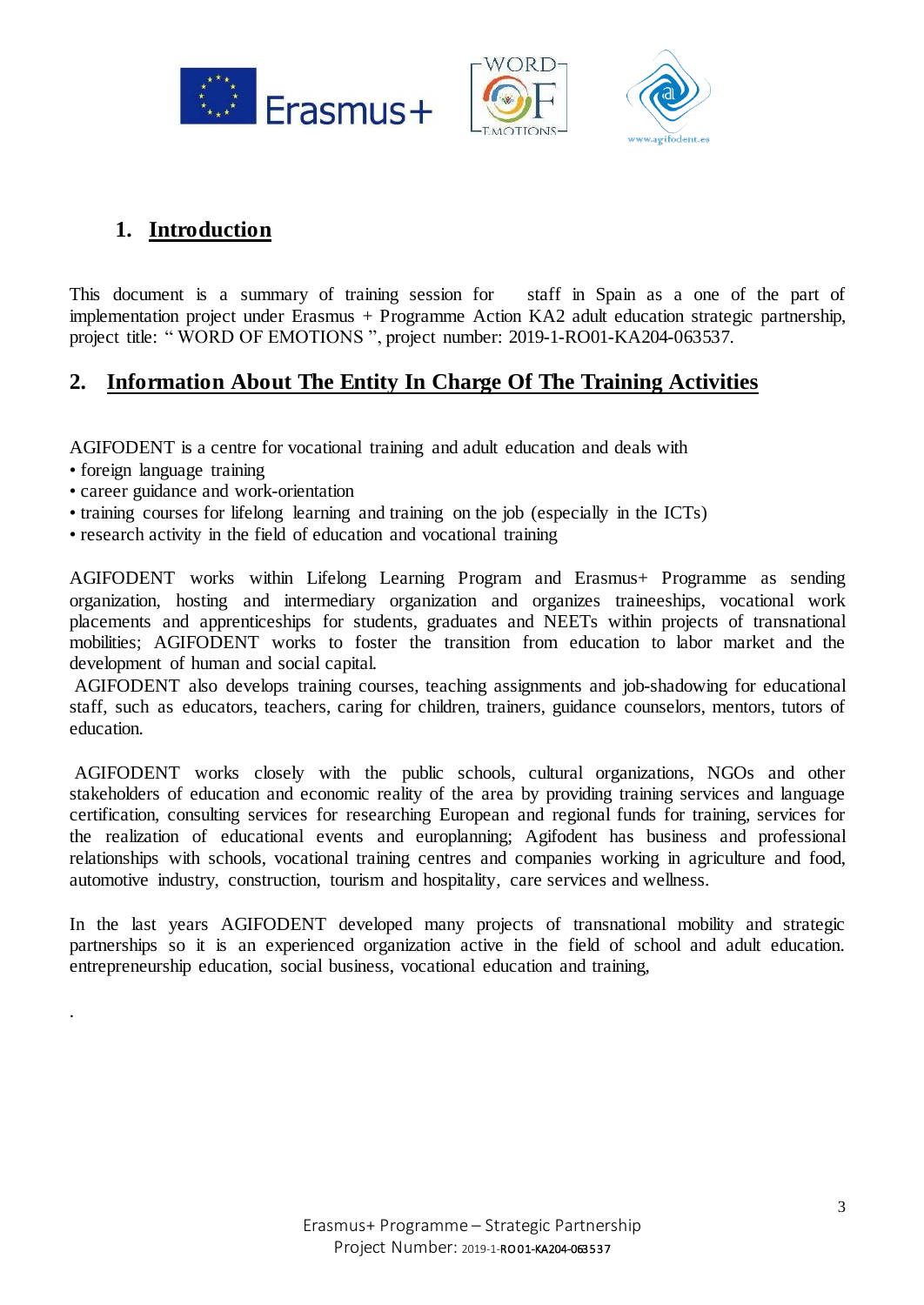





#### **Trainers**

The training was held by the trainers of the Spanish partner from AGIFODENT Associaition: Pres. Julio Jimenez Garcia Prof. Antonio Paolo Miccoli Prof. Mauricio Borgomio Fuentes Nieto Prof. Maria Muńoz

### **3. Structure Of The Training Activities**

The training session was planned as 30 hours training, 5 days per 6 hours average, more detailed agenda is:

Day 1, 22.02.2022

Trainer : Maria Muńoz

#### **Topic :**

- Briefing of training  $&$  cultural activities
- **Presentation of participants' experiences and their conclusions after completing the pilot course for** home care implemented by partner institutions
- First aid techniques and notions of safety in the domestic environment
- **preschool** and primary school child diseases
- **Prevention of childhood diseases. Child hygiene.**

 In the first part she dedicated to unblocking manoeuvres, physiopathology of swallowing and airways obstructions, Heimlich manoeuvre, and how to act with conscious and unconscious child. In the second part topics such as burns in pediatric age, what to do and what not to do with wounds and in case of bleedings, were treated. The discussions on focused on pharmacological therapies and drugs administration and she examined procedures to act in case of poisoning.

In the third part she discussed various techniques for pharmacological therapy.

In the fourth part she trained participants about the correct nutrition for children with the right amount of each food component without omitting behavior to have in case of lack of appetite or obesity, supported by child's menu examples.

### Day 2, 23.02.2022

*Trainer: ANTONIO MICOLI*

- Emotions, emotional intelligence and emotional awareness
- The emotional Intelligence: tools and techniques
- The role played by the emotions in the learning; Emotional alphabet
- **Emotional awareness in teaching relation**
- What are the functions of emotions?
- Exercises, games and routes to develop the basic emotional awareness education
- **Teaching styles:** how to use the languages of all the intelligences for learning
- Description of labs to develop a basic emotional awareness
- **Basic elements of interpersonal communication**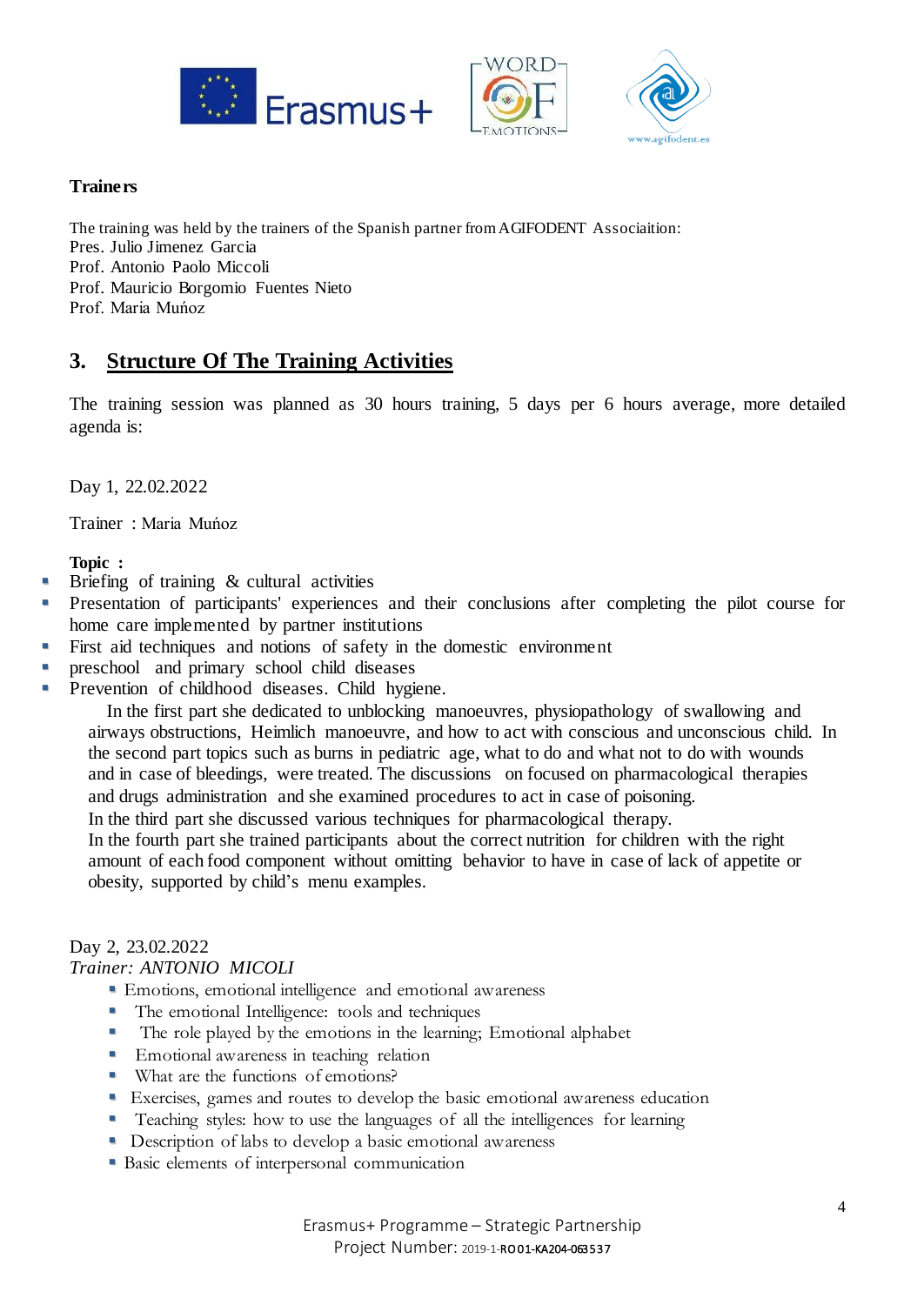



Recognize and use suitable systems for communication and relationship

This part of the training focused on Emotions, where they originate, their communicative functions, with many psychology scientists references.

The second part of her training was about communication and its three fundamental aspects: verbal, nonverbal and para verbal. The register used, but even posture and clothes, volume and tone of language, are inseparable elements of the way we use to communicate with others and it is useful to know ourselves in order to become good communicators. The Gordon method was analyzed and it consists of techniques to improve communication within teacher-pupil relation to set constructive communication between them and among children themselves. Four techniques were analyzed and discussed.

Management of the emotions, the methods of problem solving and main styles of communication were treated as well.

#### Day 3, 24.02.2022 *Trainer: ANTONIO MICOLI*

- Child pedagogy in Montessori's method.
- Exercises, games and routes to develop a good communication in personal relation; cases analysis
- Techniques for animation for children
- The assertive communication in educational and teaching relation
- Exercises, games and routes to develop an assertive communication
- Perceptive intelligences
- Labs to learn what they are and how develop themselves in order to effective and emotionally intelligent relationships
- Self-assessment test of perceptive intelligences: kinesthetic, visual and auditive ones
- How to use the languages of all three intelligences to effectively communicate and learning
- How to stimulate the various perceptive intelligences

The participants could appreciate the educational revolution of Montessori method with its 7 principles (Freedom, Self-discipline, Structure and order, Beauty, Nature and reality, Environment, Active learning).

The group went to visit a Montessori school where they had the chance to appreciate how the environment should be prepared and organized, distraction eliminated and child's intrinsic motivation protected. They had practical activity with Montessori techniques.

In the lesson was focused on the assertive communication in the child pedagogy and its role in creating awareness of the impact on children, making visible our way of practice, being reflective educators.

The playing time and its crucial role in childhood education were other important topics of the lesson.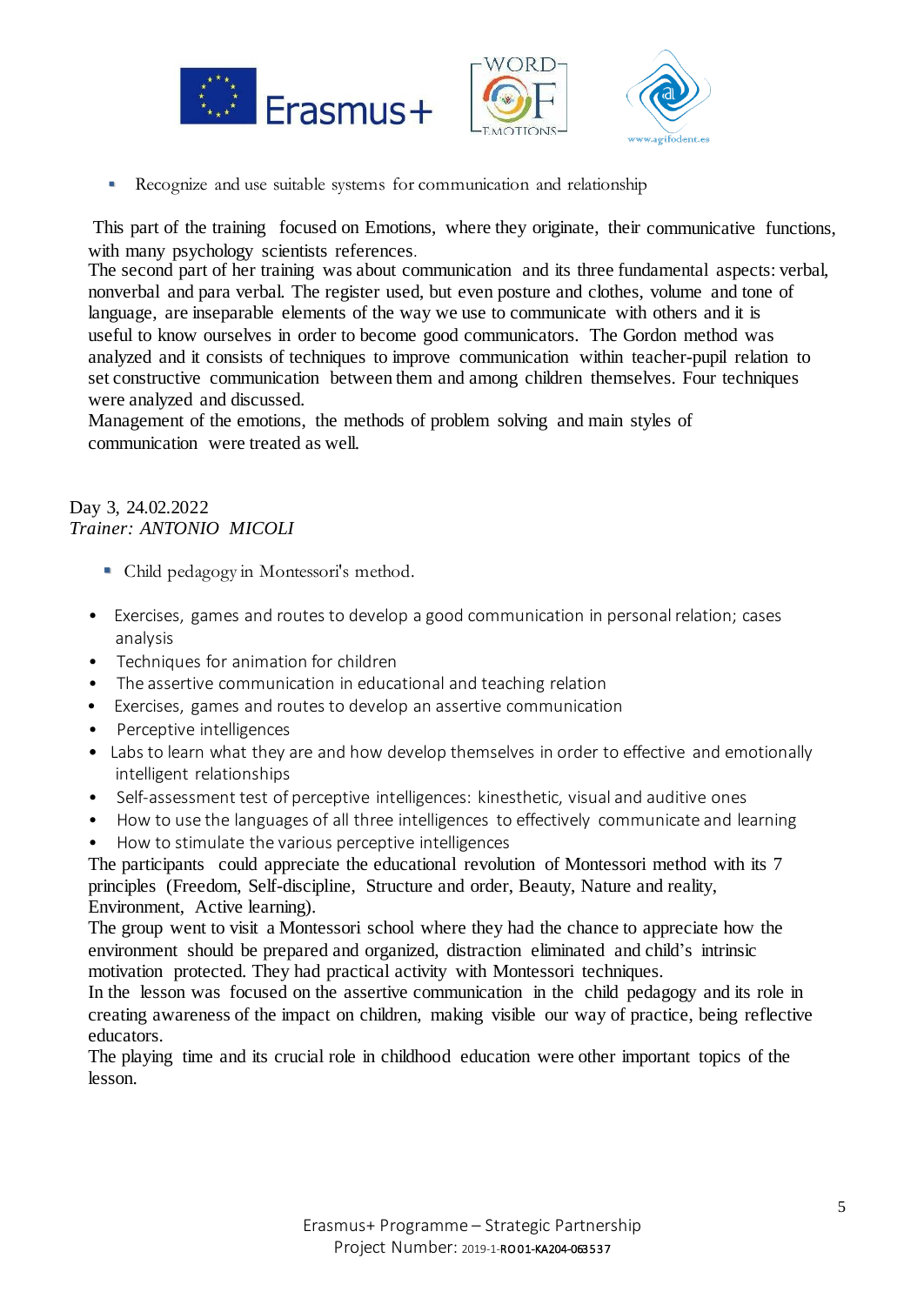





Day 4, 25.02.2022 *Trainer: MARIA MUNOZ* 

- International, national and regional acts for the protection and care of children.
- Civil and penal law: direct and indirect responsibility in the care for the children
- **Employment contract and main rules governing the employment in care of children**
- Network of territorial services and professional figures involved in the childcare
- In this lesson the trainer focused on a model for the analysis of legislation framework starting from International Convention on the Rights of the Child, and ending up to constitutional protection for children minors in Spain. The second part was mainly focused on civil and penal law, direct and indirect responsibility in the care for the children.
- In the second part the main rules that manage the employment in children-care was the main theme. Together with various type of childcares, types of contract were analyzed, duties of these professional figures were highlighted without overlooking the ethical aspects.
- Other part was dedicated to Network of territorial services and professional figures involved in the childcare (School, municipal nursery or kindergarten, associative and recreational centers, municipal recreation centers, aggregation centers, social centers) while the fifth chapter was about Media and ICT in home caregivers training instead.
- ICT offers working tools, in sharing and in cooperation, allowing teachers to "provide" education" in an integrated manner, so the use of IT tools is widespread and welcomed by Government in Italy and at a European Union level.

#### Day 5, *26.02.2022 Trainer: JULIO JIMENEZ GARCIA*

- Nonformal tools ,strategies and methods for educate adults who care/educate preschool and primary school children with socio emotional problems -Spanish expertise
- Visit in a center for children with disabilities from Granada
- Evaluation of the participants.Evaluation of participants will be made questionnaires ,focus group and practical activities
- •Evaluation of the training by questionnaires, .
- •Give the certificates of attendance.

## **4. Information About The Training Activities Developed**

### 4.1 Venue And Dates Of The Training Sessions

Training was conducted from 22<sup>nd</sup> to 26<sup>th</sup> of December 2022 at Agifodent 's place, Cenes de la Vega, Granada, Spain.

#### 4.2 Contents of the training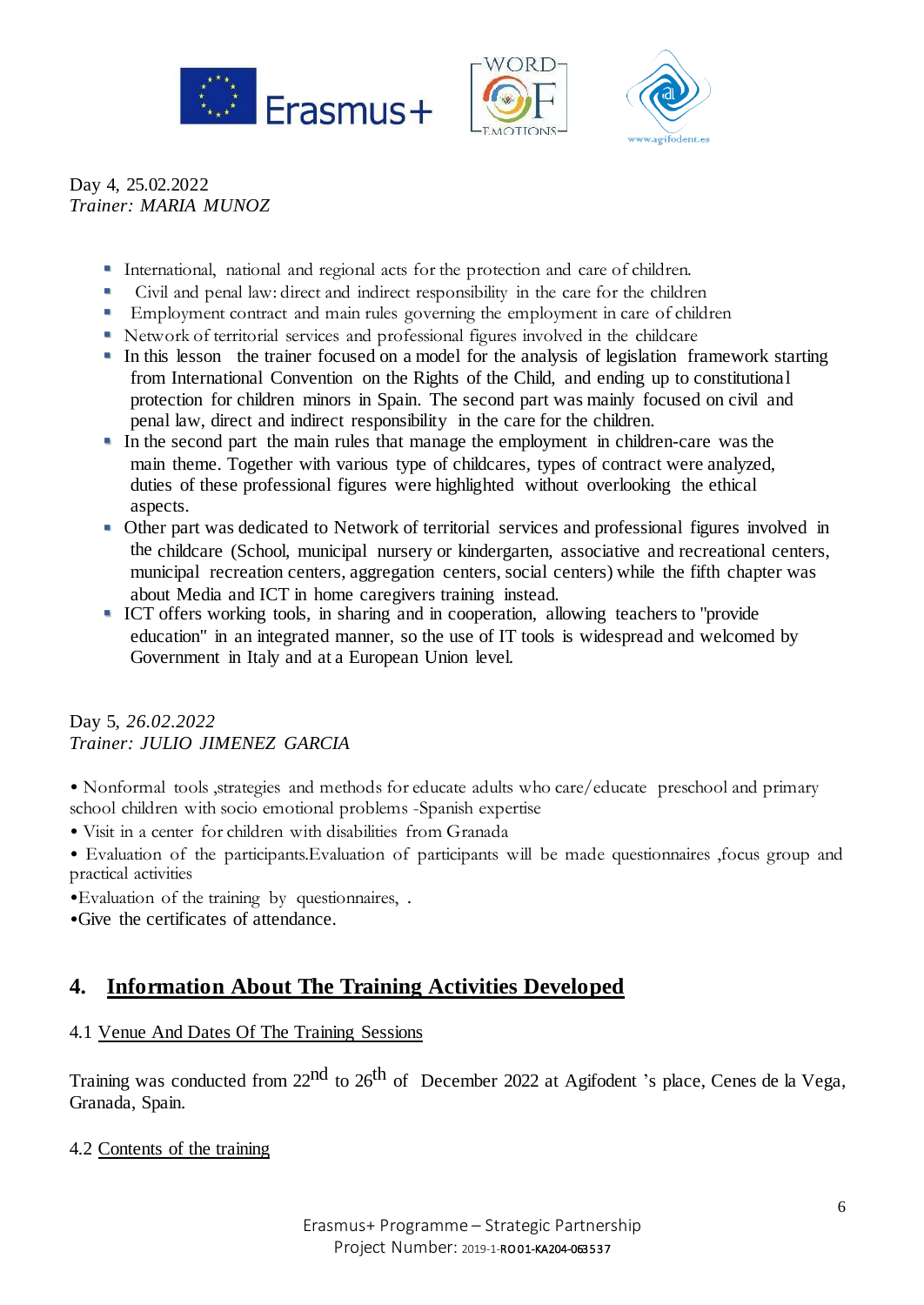





The course has the aim to respond to the adults and families with children with emotional problems that need to develop proper skills for children with emotional problems homecare and education in pre-school and primary school age; this adult is now alone to perform a complex task that is part of the family context and he/she comes into contact with delicate relationship and emotional balances; that's why his/her work cannot be improvised, but requires appropriate training.

A good preparation must give the tools to adults care givers for the skills to face any family scenario, be welcoming and creating initiatives to make relational and psychological well-being both to the assisted person and to family members.

#### 4.3 Development Of The Training Session

Concerning the theoretical part, each trainer created course lessons with ppt support before the training and they created a learning evaluation test to distribute at the end of their lessons.

Information material has been sent before the training and slides and presentations were commented in class in order to create an encouraging environment for learners' questions. For what concerns practical training some activities were scheduled:

- -A visit to kindergarden of the Ave Maria Casa Madre : meeting with Director , teachers and children
- **Practical activities**, techniques and presentation of good practices for pre-school and primary school children education
- A visit to a Montessori school from Granada
- Workshop about the education system in Spain

 $\blacksquare$ 

Moreover the group enjoyed cultural visits and visit of the city.

### **5. Satisfaction About The Training Sessions and evaluation of participants**

 $\Box$  Satisfaction about Content of the course

The average between all participants answers within this section is 4,66.

In particular the highest scores were given to "3) Correspondence of the achieved objectives compared to those described in the programme" and "5) Appropriateness of the dedicated time to every topic" which received a medium score of 4.9.

The item "Adequacy of covered topics compared to your level of the matter" received an average of 4,4 evaluation to the item and percentage of "5" (i.e. *completely satisfied*) is 80%.

Comments of participants:

- Rich information; useful, well organized
- Perhaps more time about some interesting subjects
- $\Box$  Satisfaction about trainers of the course

The items evaluated for each trainer were:

- a. Knowledge of the topics dealt with
- b. Clarity, capacity of simplifying
- c. Adequacy of the use of the didactical material
- d. Coherence with the indicated program
- e. Availability for asking details and clarification
- f. Capacity for involvement and empathy